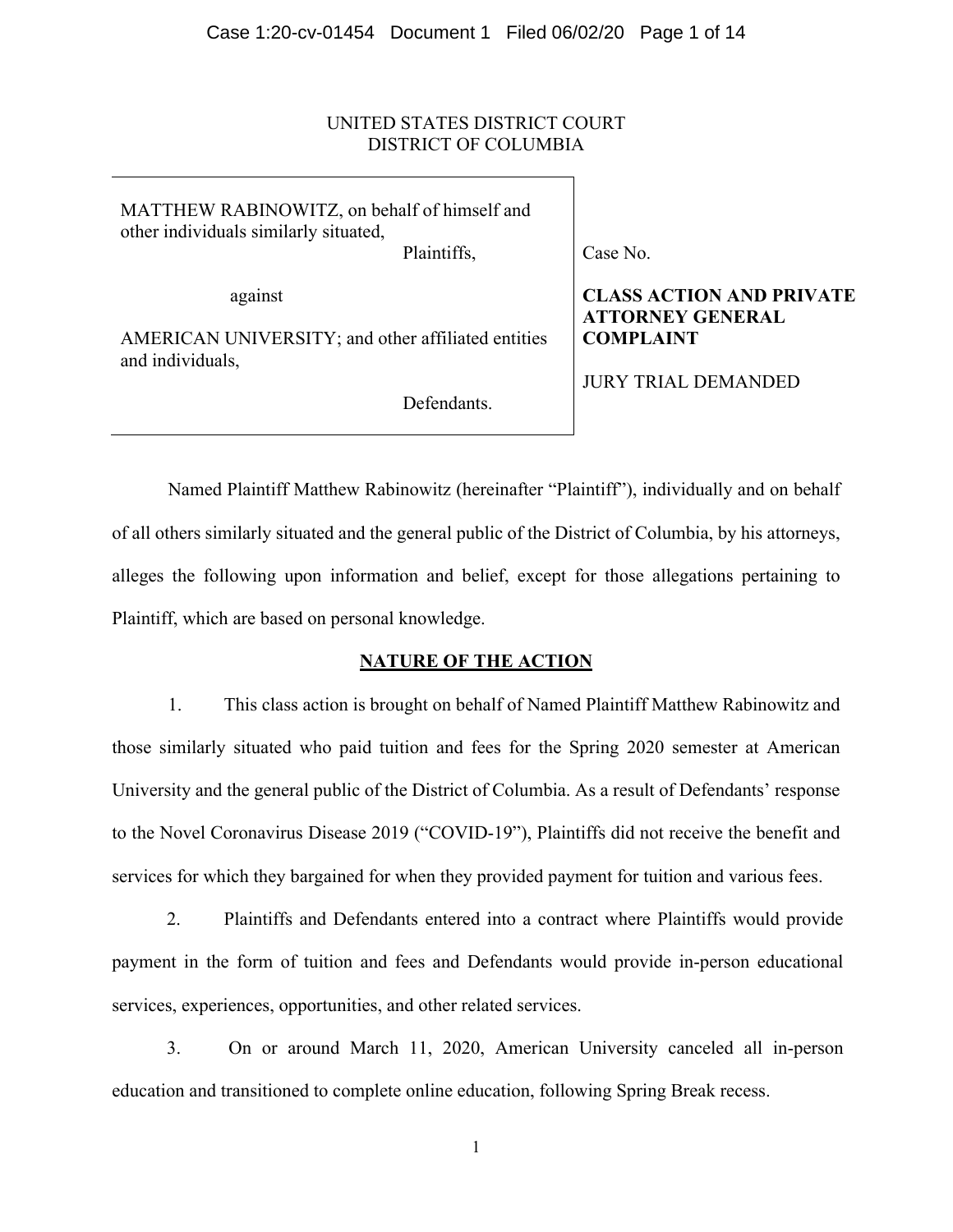## Case 1:20-cv-01454 Document 1 Filed 06/02/20 Page 2 of 14

4. Based on these closures, Defendants have failed to uphold their end of the contract to provide in-person educational services and other related collegiate experiences and services.

5. Despite Defendants' failure to provide the services and experiences as bargained for, Defendants have not offered any refund of the tuition and fees that Plaintiff and the Class had paid.

## **FACTS**

6. Plaintiff and Class Members are individuals that paid tuition and fees for the Spring Semester 2020 at American University.

7. Defendants accepted Plaintiff's and Class Members' payments in exchange for educational services, experiences, and opportunities as detailed in Defendants' marketing, advertisements, and other public representations.

8. Defendants have marketed, advertised, and sold their educational services to the general public of the District of Columbia.

9. Based on the academic schedule, the Spring 2020 semester at American University commenced on or around January 13, 2020 and was scheduled to conclude on or around May 5, 2020.

10. Plaintiff Matthew Rabinowitz was an undergraduate student during the Spring 2020 semester. American University charged Plaintiff approximately \$24,535.00 in tuition during the Spring 2020 semester. Additionally, Plaintiff paid, including through scholarships, a total of approximately \$24,944.50 inclusive of tuition and other various fees for the Spring 2020 semester.

11. Plaintiffs paid tuition and fees for in-person educational services, experiences, opportunities, and other related collegiate services for the entire period beginning in or around January 2020 through mid-May 2020.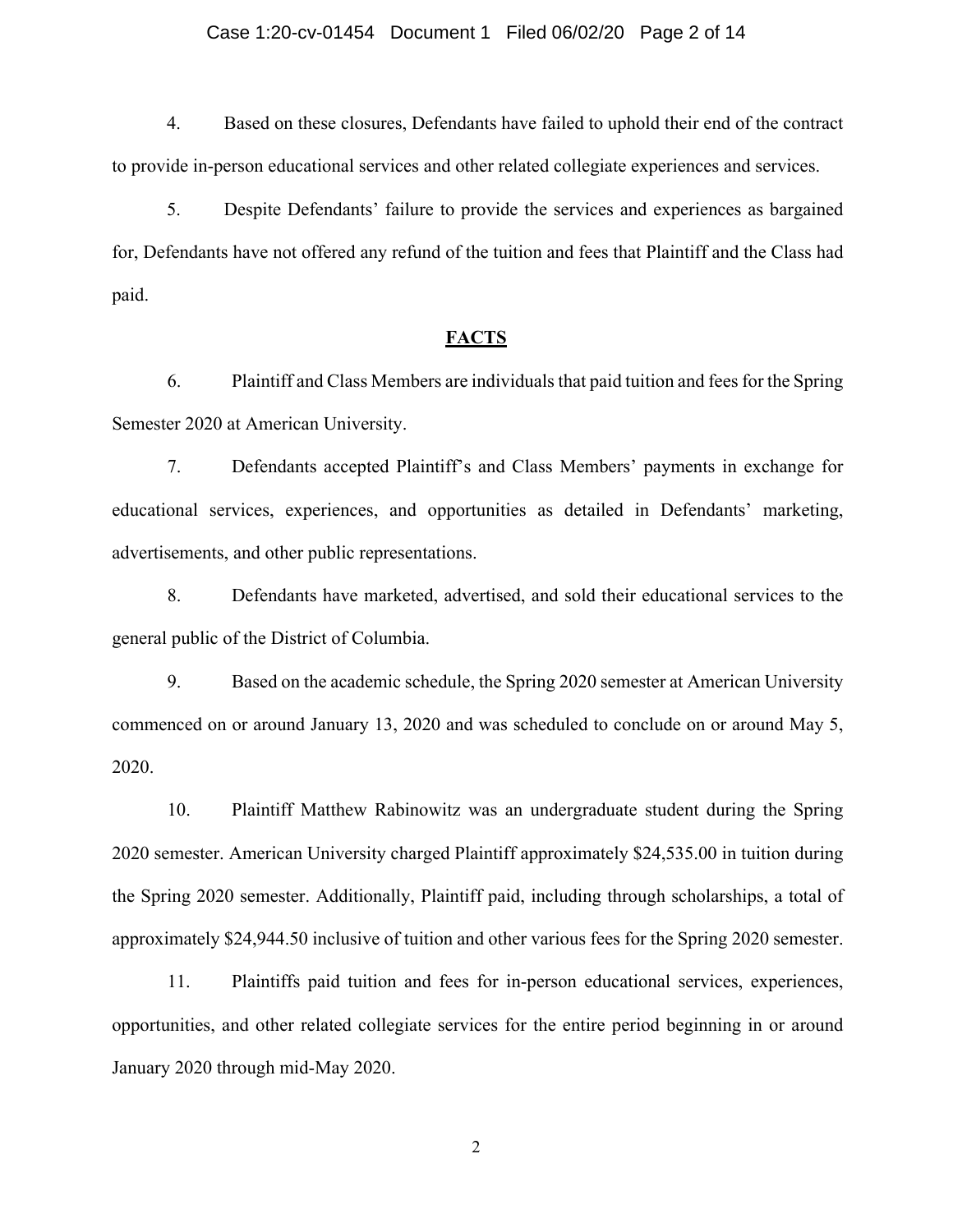## Case 1:20-cv-01454 Document 1 Filed 06/02/20 Page 3 of 14

12. On or around March 11, 2020, American University announced that because of COVID-19 they would suspend all in-person classes for the remainder of the Spring Semester 2020 beginning on or around March 16, 2020 (following Spring Break recess) and that all learning would transition to online.

13. Defendants were unable to provide in-person educational experiences, services, and opportunities for approximately 45% of the Spring 2020 semester.

14. Prior to the suspension of in-person classes for the Spring 2020 semester, Plaintiff was involved in student activities and/or clubs.

15. As a result of Defendants' closure, Defendants have not complied with their obligation to provide in-person educational services along with other experiences, opportunities, and services Plaintiff and the Class paid for.

16. Plaintiff and the Class did not enter into an agreement with Defendants for online education, but rather sought to receive in-person education from Defendants' institution.

17. Therefore, Plaintiff and Class Members are entitled to a pro-rata refund of the tuition and fees they paid to Defendants for in-person educational services as well as other marketed collegiate experiences and services that were not provided.

#### **JURISDICTION AND VENUE**

33. This Court has jurisdiction over the action pursuant to 28 U.S.C. § 1332(d)(2)(A), as modified by the Class Action Fairness Act of 2005, because at least one member of the Class, as defined below, is a citizen of a different state than Defendants, there are more than 100 members of the Class, and the aggregate amount in controversy exceeds \$5,000,000 exclusive of interest and costs.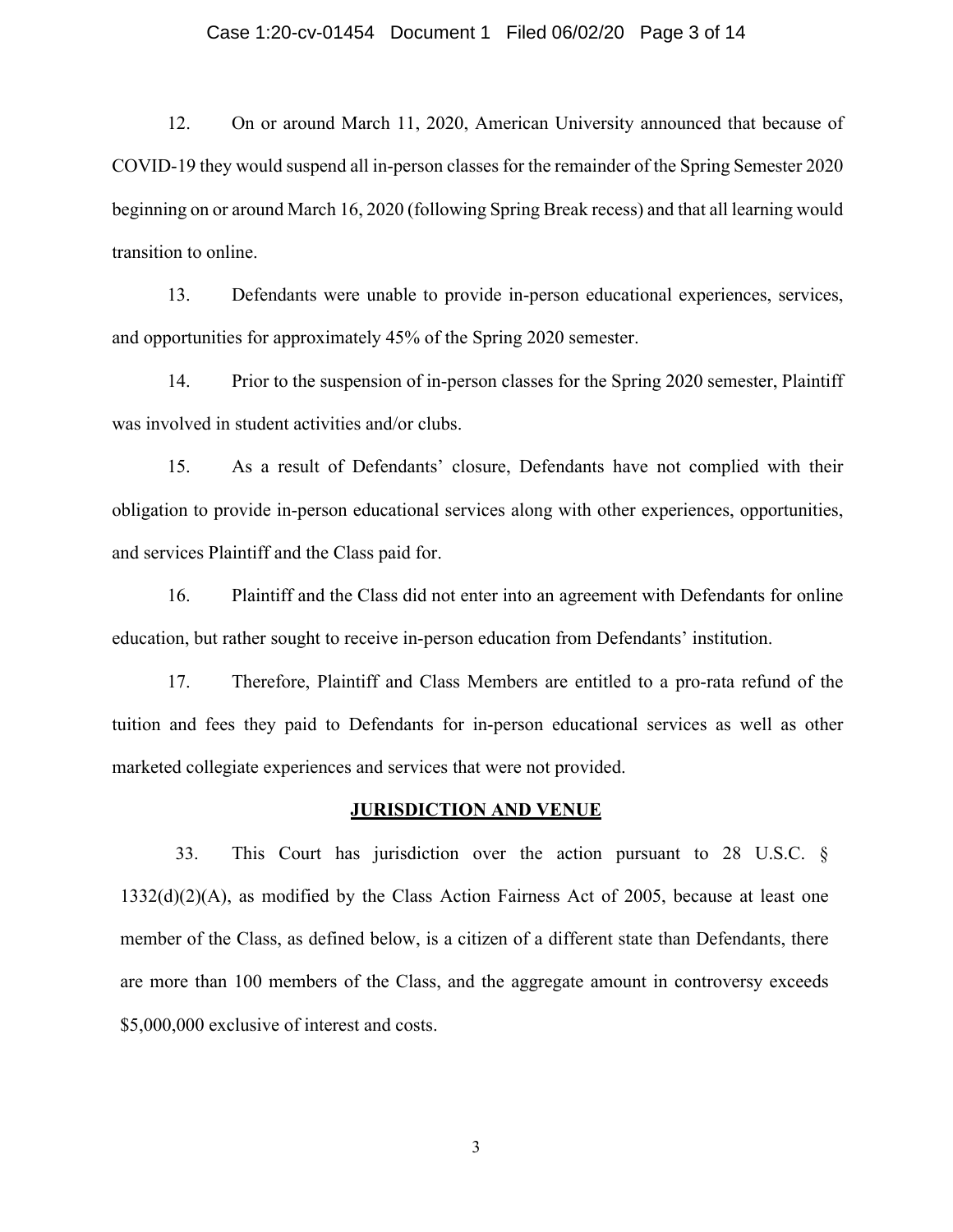## Case 1:20-cv-01454 Document 1 Filed 06/02/20 Page 4 of 14

34. This court has personal jurisdiction over Defendants because Defendants maintains its principal place of business in this District.

35. Venue is proper in this Court pursuant to 28 U.S.C. § 1391 because Defendants operate their primary campus within this district.

## **PARTIES**

36. Plaintiff Matthew Rabinowitz is a student and a resident of Minneapolis, Minnesota 55407. Plaintiff was enrolled as a full-time undergraduate student at American University during the Spring 2020 semester. Plaintiff has not received a refund of tuition and fees paid to Defendants, despite the fact that the University has been shut down since on or about March 11, 2020.

37. Defendant American University is a private university located at 4400 Massachusetts Avenue, NW, Washington, DC 20016.

38. Upon information and belief, The Board of Trustees is the governing body of American University.

#### **CLASS ALLEGATIONS**

39. Plaintiff brings this matter on behalf of himself and those similarly situated. As detailed in this Complaint, Defendants failed to provide the in-person education services the Plaintiffs paid tuition and fees to receive during the Spring Semester 2020.

40. Plaintiffs were impacted by and damaged by this misconduct.

41. Accordingly, this action is ideally situated for class-wide resolution.

42. The Class is defined as all individuals who paid tuition and fees to American University to receive in-person educational services, experiences, and opportunities during the Spring Semester 2020. ("Class").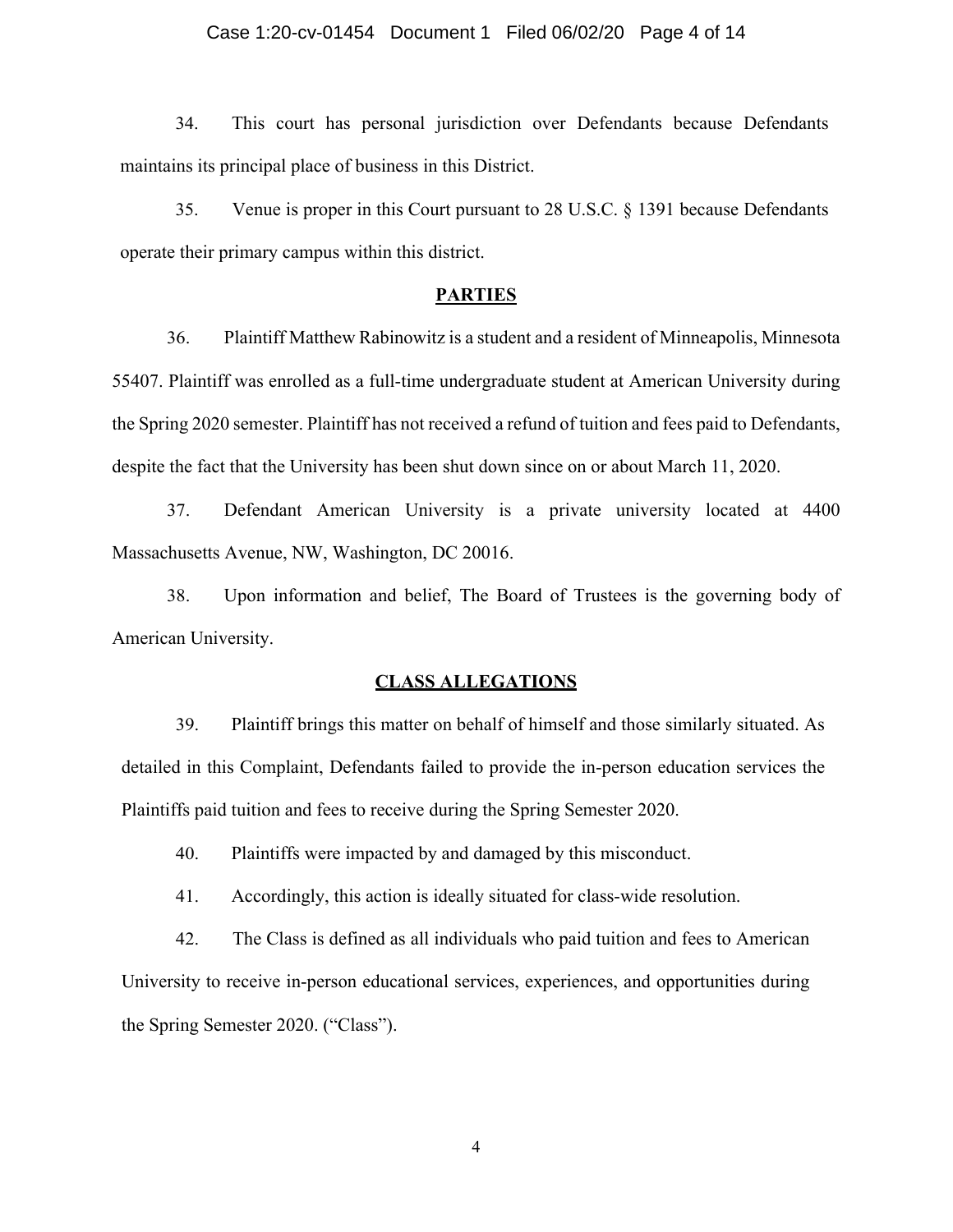## Case 1:20-cv-01454 Document 1 Filed 06/02/20 Page 5 of 14

43. The Class is properly brought and should be maintained as a class action under FRCP 23 satisfying the class action prerequisites of numerosity, commonality, typicality, and adequacy because:

44. Numerosity: Class Members are so numerous that joinder of all members is impracticable. Plaintiff believes that there are thousands of individuals who are Class Members described above who have been damaged by Defendants breach of contract.

45. Commonality: The questions of law and fact common to the Class Members which predominate over any questions which may affect individual Class Members include, but are not limited to:

- a. Whether Defendants accepted money from Plaintiff and Class Members in exchange for a promise to provide services;
- b. Whether Defendants provided those services as bargained for;
- c. Whether Defendants' services have been unlawfully, unfairly, and deceptively sold pursuant to D.C. Code § 28-3904;
- d. Whether Plaintiff and the Class Members are entitled to a pro-rata portion of the tuition and fees paid for services that were not provided.;
- e. Whether Defendants were unjustly enriched;
- f. Whether Defendants converted money from the Plaintiff and Class Members.

46. Typicality: Plaintiff is a member of the Class. Plaintiff's claims are typical of the claims of each Class Member in that every member of the Class was subject to Defendants breach of contract, unjust enrichment and conversion. Plaintiff is entitled to relief under the same causes of action as the other Class Members.

47. Adequacy: Plaintiff is an adequate Class representative because his interests do not conflict with the interests of the Class Members he seeks to represent; his claims are common to all members of the Class and he has a strong interest in vindicating his rights; he has retained counsel competent and experienced in complex class action litigation and they intend to vigorously prosecute this action. Plaintiff has no interests which conflict with those of the Class. The Class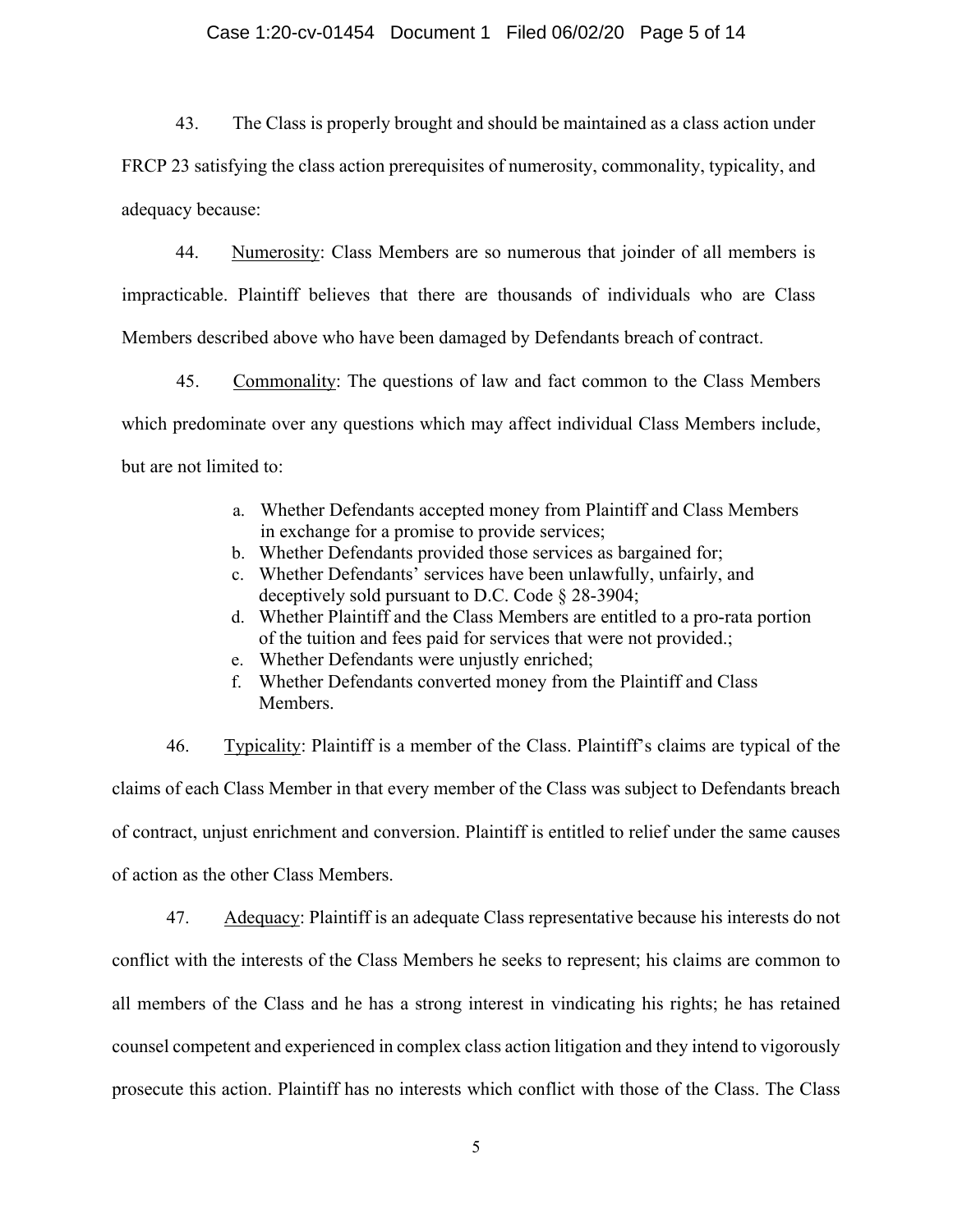#### Case 1:20-cv-01454 Document 1 Filed 06/02/20 Page 6 of 14

Members' interests will be fairly and adequately protected by Plaintiff and his counsel. Defendants have acted in a manner generally applicable to the Class, making relief appropriate with respect to Plaintiff and the Class Members. The prosecution of separate actions by individual Class Members would create a risk of inconsistent and varying adjudications.

48. The Class is properly brought and should be maintained as a class action under FRCP 23 because a class action is superior to traditional litigation of this controversy. Common issues of law and fact predominate over any other questions affecting only individual members of the Class. The Class issues fully predominate over any individual issue because no inquiry into individual conduct is necessary; all that is required is a narrow focus on Defendants' deceptive and misleading practices.

49. In addition, this Class is superior to other methods for fair and efficient adjudication of this controversy because, *inter alia:*

50. Superiority: A class action is superior to the other available methods for the fair and efficient adjudication of this controversy because:

- a. The joinder of thousands of individual Class Members is impracticable, cumbersome, unduly burdensome, and a waste of judicial and/or litigation resources;
- b. The individual claims of the Class Members may be relatively modest compared with the expense of litigating the claim, thereby making it impracticable, unduly burdensome, and expensive-if not totally impossible-to justify individual actions;
- c. When Defendants' liability has been adjudicated, all Class Members' claims can be determined by the Class and administered efficiently in a manner far less burdensome and expensive than if it were attempted through filing, discovery, and trial of all individual cases;
- d. This class action will promote orderly, efficient, expeditious, and appropriate adjudication and administration of Class claims;
- e. Plaintiff knows of no difficulty to be encountered in the management of this action that would preclude its maintenance as a class action;
- f. This class action will assure uniformity of decisions among Class Members;
- g. The Class is readily definable and prosecution of this action as a class action will eliminate the possibility of repetitious litigation;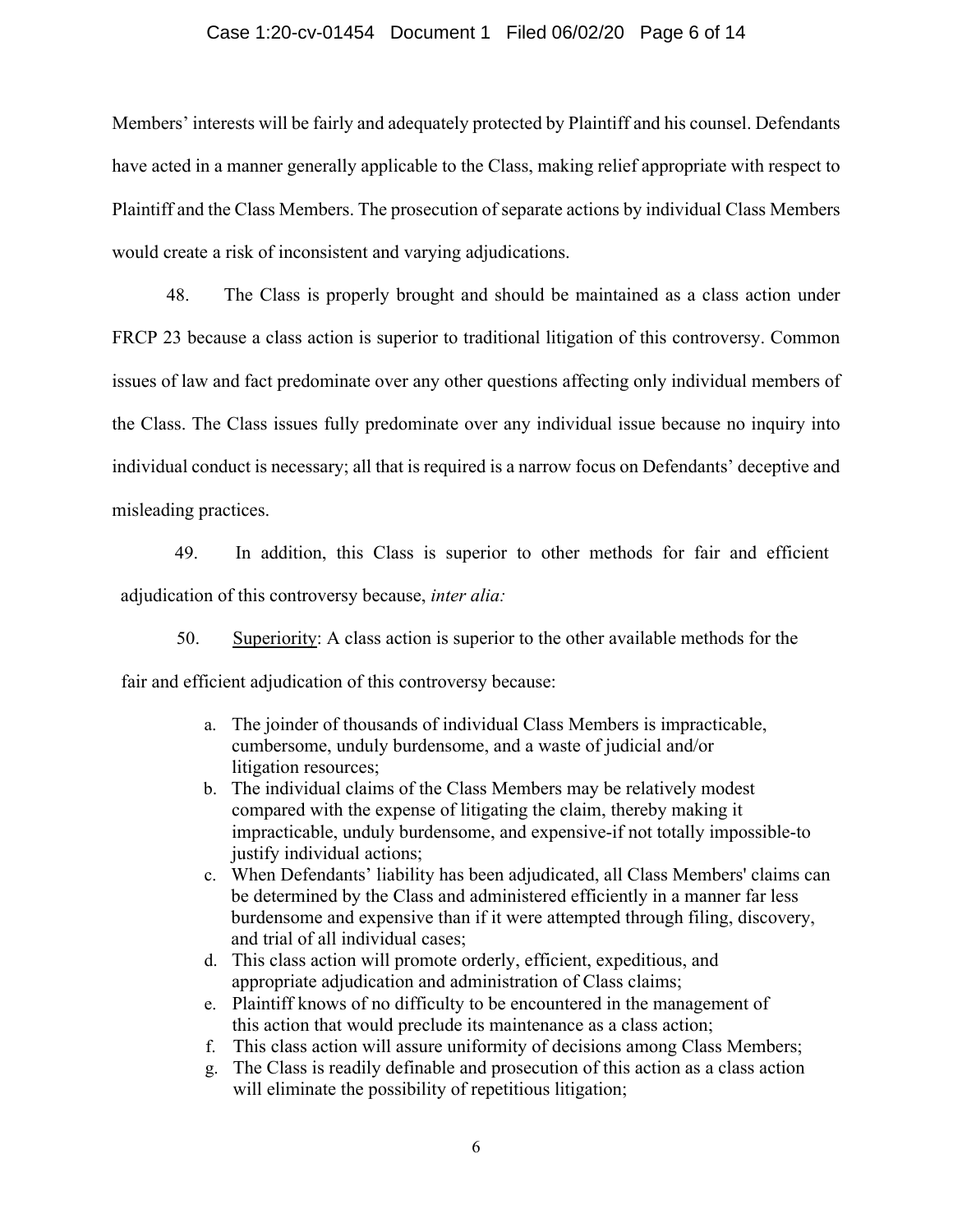- h. Class Members' interests in individually controlling the prosecution of separate actions are outweighed by their interest in efficient resolution by single class action; and
- i. It would be desirable to concentrate in this single venue the litigation of all plaintiffs who were induced by Defendants' deceptive and discriminatory consumer practices.

51. Accordingly, this Class is properly brought and should be maintained as a class action under FRCP 23 because questions of law or fact common to Class Members predominate over any questions affecting only individual members, and because a class action is superior to other available methods for fairly and efficiently adjudicating this controversy.

52. Plaintiff and the Class can maintain this action as a class action under FRCP  $23(b)(1)$ ,  $(2)$ , and  $(3)$ .

53. Plaintiff acts for the benefit of the general public as a Private Attorney General for claims in this action arising under the CPPA, which expressly authorizes an individual to act "on behalf of both the individual and the general public… seeking relief from the use of a trade practice in violation of a law of the District when that trade practice involves consumer goods or services that the individual purchased...." D.C. Code  $\S 28-3905(k)(1)(B)$ .

## **FIRST CAUSE OF ACTION BREACH OF CONTRACT (On Behalf of Plaintiff and All Class Members)**

54. Plaintiff, on behalf of himself and other members of the Class, brings a common law claim for Breach of Contract.

55. By accepting payment, Defendants entered into contractual arrangements with Plaintiff and Class Members to provide educational services, experiences, opportunities, and related services for the Spring Semester 2020.

56. Plaintiff and Class Members' payment of tuition and fees were intended to cover in-person education, experiences, and services from January through May 2020.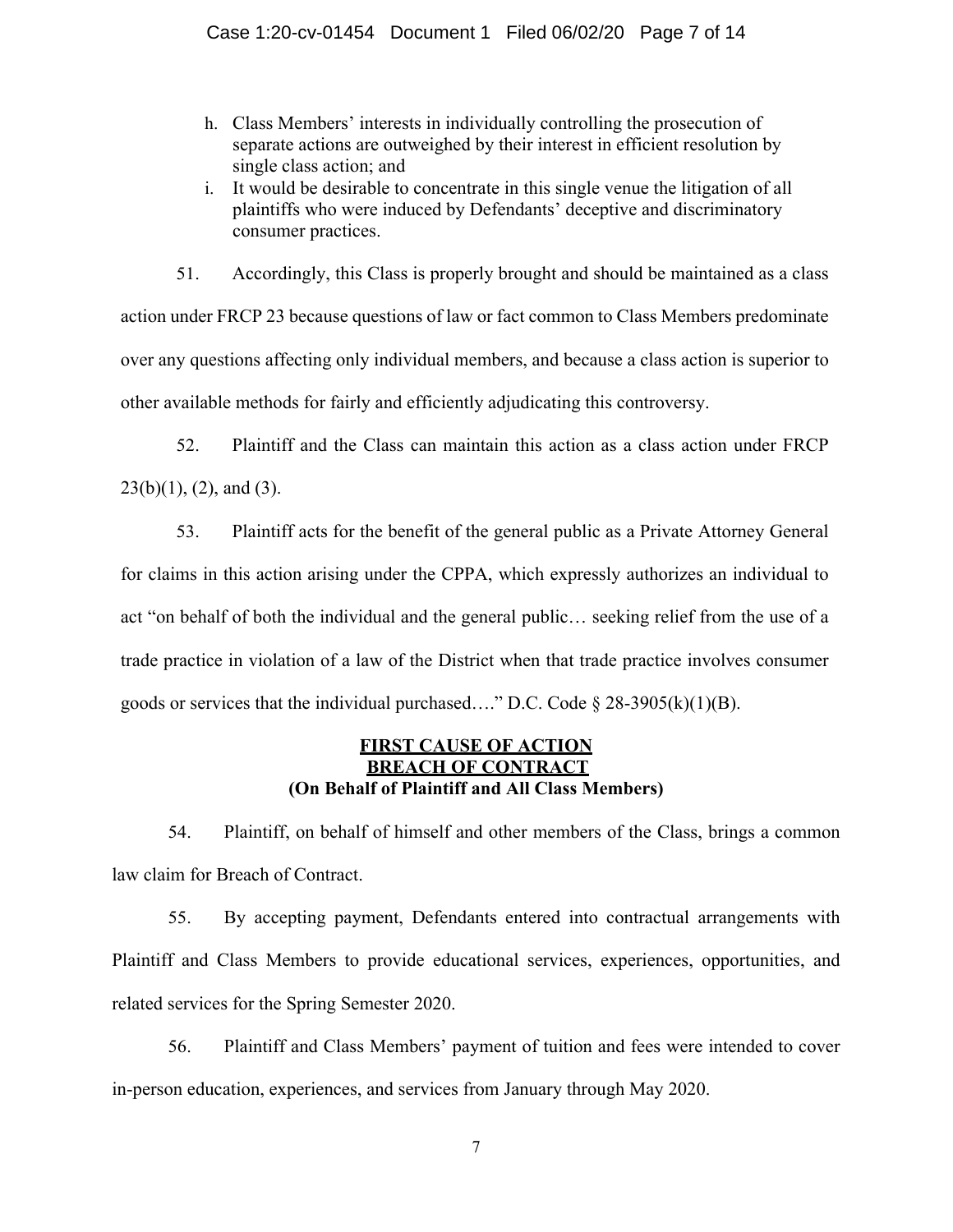## Case 1:20-cv-01454 Document 1 Filed 06/02/20 Page 8 of 14

57. Defendants received and retained the benefits without providing those benefits to Plaintiff and Class Members.

58. As a direct and proximate result of Defendants' breach of contract, Plaintiff and Class Members have been harmed by not receiving the educational experiences, opportunities, and services they paid for during the Spring Semester 2020.

59. Defendants are required to perform under the contract and COVID-19 does not excuse such performance. Therefore, Defendants should be required to return pro-rata shares of the tuition and fees paid by Plaintiff and Class Members that related to services that were not provided for after American University shut down on or around March 11, 2020.

## **SECOND CAUSE OF ACTION CONVERSION (On Behalf of Plaintiff and All Class Members)**

60. Plaintiff, on behalf of himself and other members of the Class, brings a common law claim for Conversion.

61. Plaintiff and Class Members have an ownership right to the in-person educational services based on their payment of tuition and fees for the Spring Semester 2020.

62. Defendants intentionally interfered with Plaintiff and the Class Members ownership right when they canceled in-person instructions for the remainder of the Spring Semester 2020.

63. Plaintiff and the Class Members were damaged by Defendants' interference as they paid for educational experiences and services for the entirety of the Spring Semester 2020, which were not provided.

64. Plaintiff and the Class Members are entitled to a pro-rata share of the tuition and fees they paid for but were not provided, resulting from Defendants' interference.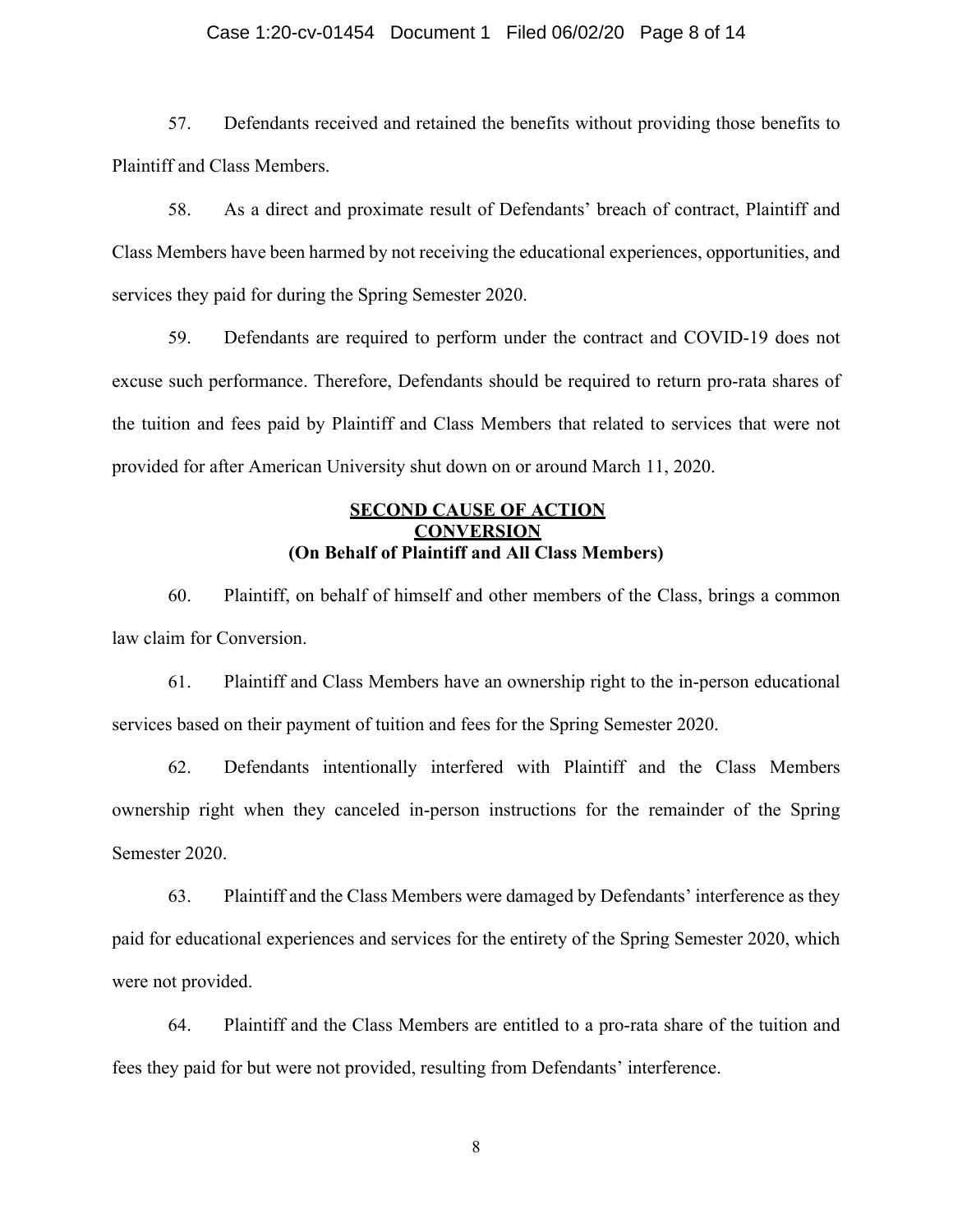## **THIRD CAUSE OF ACTION COMMON LAW UNJUST ENRICH (On Behalf of Plaintiff and All Class Members in the Alternative)**

65. Plaintiff, on behalf of himself and other members of the class, brings a common law claim for unjust enrichment.

66. Plaintiff and Class Members conferred financial benefits and paid substantial tuition and fees to Defendants for educational and related services for the Spring Semester 2020. As bargained for these tuition and fee payments were intended to cover in-person education throughout the entire Spring Semester 2020 of January through May 2020.

67. Defendants accepted the obligation to provide such services when they accepted payment.

68. Defendants retained these payments, despite Defendants' failing to provide the bargained for educational experiences and services for which the tuition and fees were collected to cover. Defendants should be required to return a pro-rated share of any Spring Semester 2020 tuition and fees, of which services were not provided as bargained for, since American University shut down on or around March 11, 2020.

69. Under common law principles of unjust enrichment, it is inequitable for Defendants to retain the benefits conferred by Plaintiff's and Class Members' overpayments.

70. Plaintiff and Class Members seek disgorgement of all profits resulting from such overpayments and establishment of a constructive trust from which Plaintiff and Class Members may seek restitution.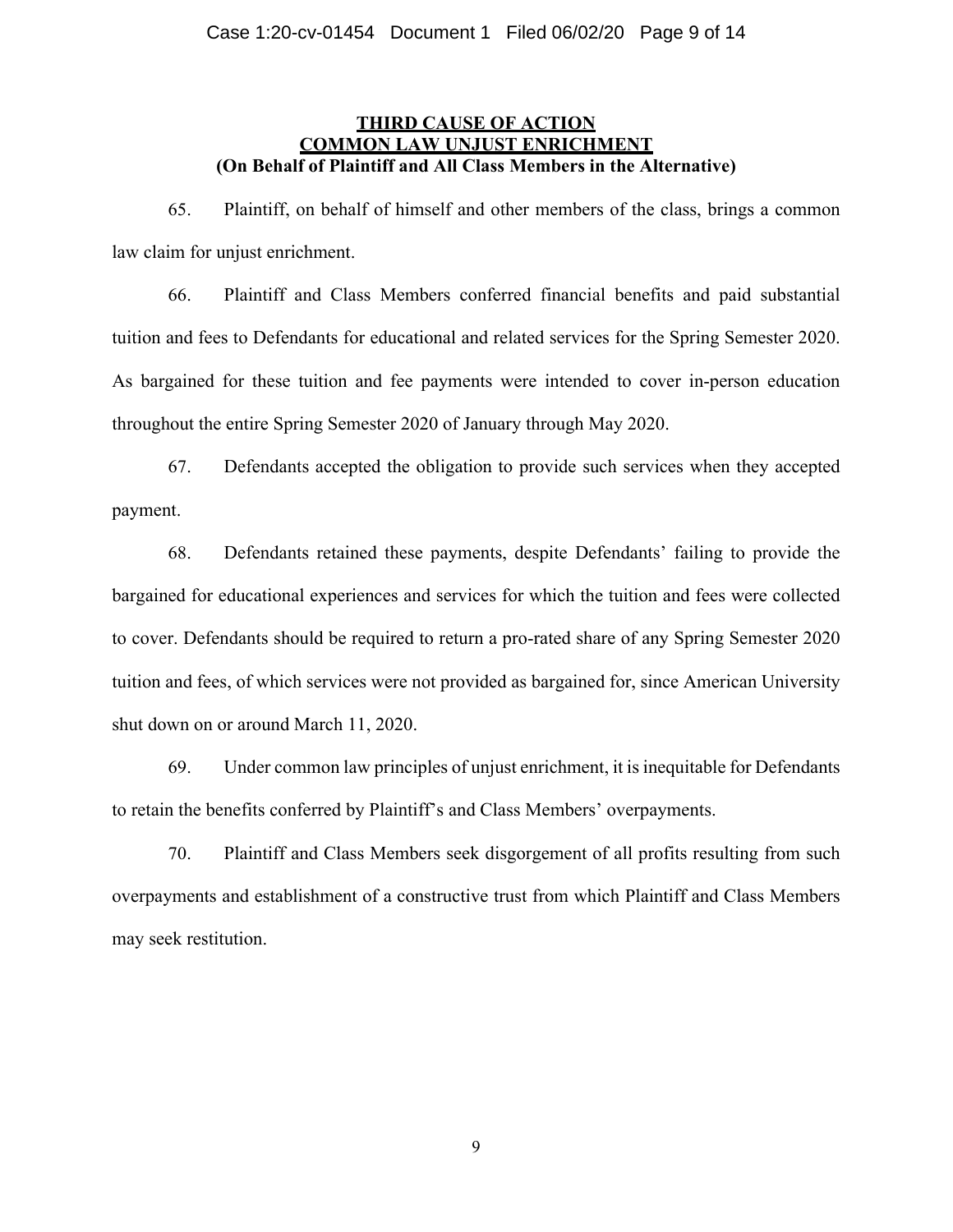## **FOURTH CAUSE OF ACTION UNLAWFUL AND DECEPTIVE TRADE PRACTICES IN VIOLATION OF THE CPPA (On Behalf of Plaintiff, All Class Members, and on behalf of the General Public of the District of Columbia)**

71. Plaintiff, on behalf of himself, other Class Members, and the general public of the District of Columbia, files this action pursuant to D.C. Code § 28-3905(k).

72. When the CPPA was enacted in 1976, it gave the Department of Consumer and Regulatory Affairs ("DCRA") the role of "principal consumer protection agency of the District of Columbia government." Section 28-3902(a). The statute contemplated that DCRA would have broad authority to investigate unlawful trade practices and adjudicate consumer complaints.

73. However, beginning in 1994, because of budget shortfalls, the City Council indefinitely suspended the DCRA's enforcement authority. In April 1999, the Antitrust, Trade Regulation and Consumer Affair Section of the D.C. Bar published a report that recommended changes in the consumer protection enforcement mechanism.

74. That report cited "critical shortfalls" in the District's consumer protection system and noted that "[s]uspension of DCRA's authority removed the primary mechanism for halting unlawful trade practices, and prohibited D.C's consumer protection agency from enforcing the law," and that "public interest organizations, and the bar do not have an enumerated authority to halt illegal practices through injunctive relief and disgorgement of ill-gotten gain in the public interest." The report recommended that public interest organizations and the private bar "be statutorily enabled to seek injunctive relief and disgorgement of illegal proceeds."

75. Following the issuance of the Bar Report, the City Council amended the CPPA in late 2000 (effective 2001). The changes included permitting a "person" (as opposed to a "consumer") to bring a case in court and eliminating the requirement that such a lawsuit be filed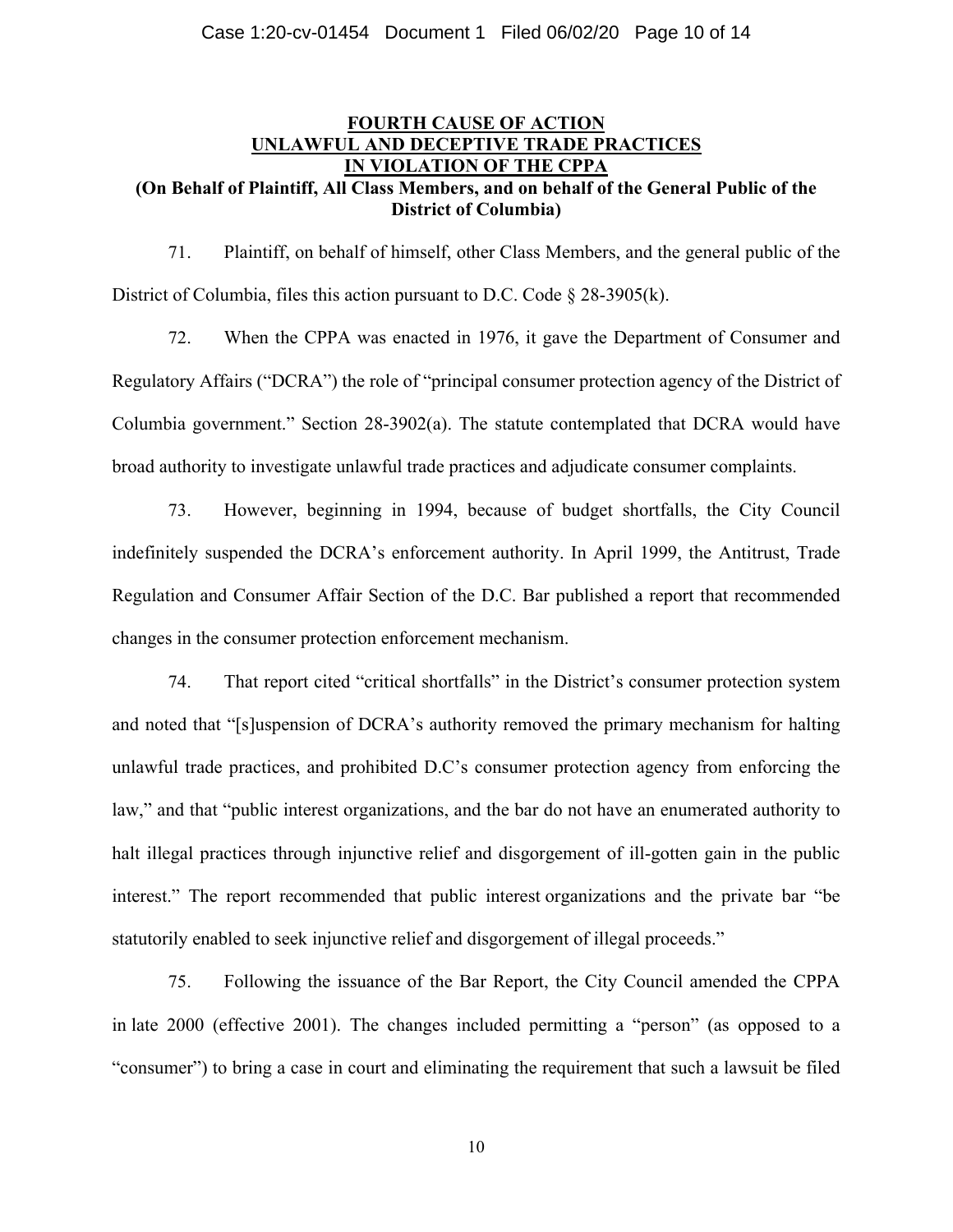## Case 1:20-cv-01454 Document 1 Filed 06/02/20 Page 11 of 14

by someone who "suffers any damage as a result of the use or employment by any person of a trade practice in violation of a law of the District of Columbia within the jurisdiction of the Department." The District's 2000 budget act continued "defunding" DCRA consumer protection, demonstrating intent to place enforcement in private hands.

76. On January 25, 2013, the D.C. Council enacted the Consumer Protection Amendment Act of 2011, which became effective on April 23, 2013. Among other things, the amendments added provisions allowing "testers" to bring claims on behalf of the general public. The amendments also added a provision specifying that the CPPA establishes an enforceable right to truthful information from merchants.

77. Plaintiff, on behalf of himself, other Class Members, and the general public of the District of Columbia, files this action pursuant to D.C. Code § 28-3905(k) for Defendants' unfair and deceptive practices.

78. Defendants' online education, paid for by Plaintiff and Class Members, contradicted representation made about their educational services, including that Plaintiff and the Class Members would receive in-person educational services, experiences, and opportunities, constituting an unfair and deceptive trade practice pursuant to DC Code § 28-3904 in that Defendant:

- a. Represented that goods or services have characteristics, uses, and benefits that they do not have;
- b. Represented that its services are of a particular standard, quality, and style when, in fact, they are of another;
- c. Misrepresented as to a material fact that has a tendency to mislead;
- d. Failed to state a material fact that tended to mislead;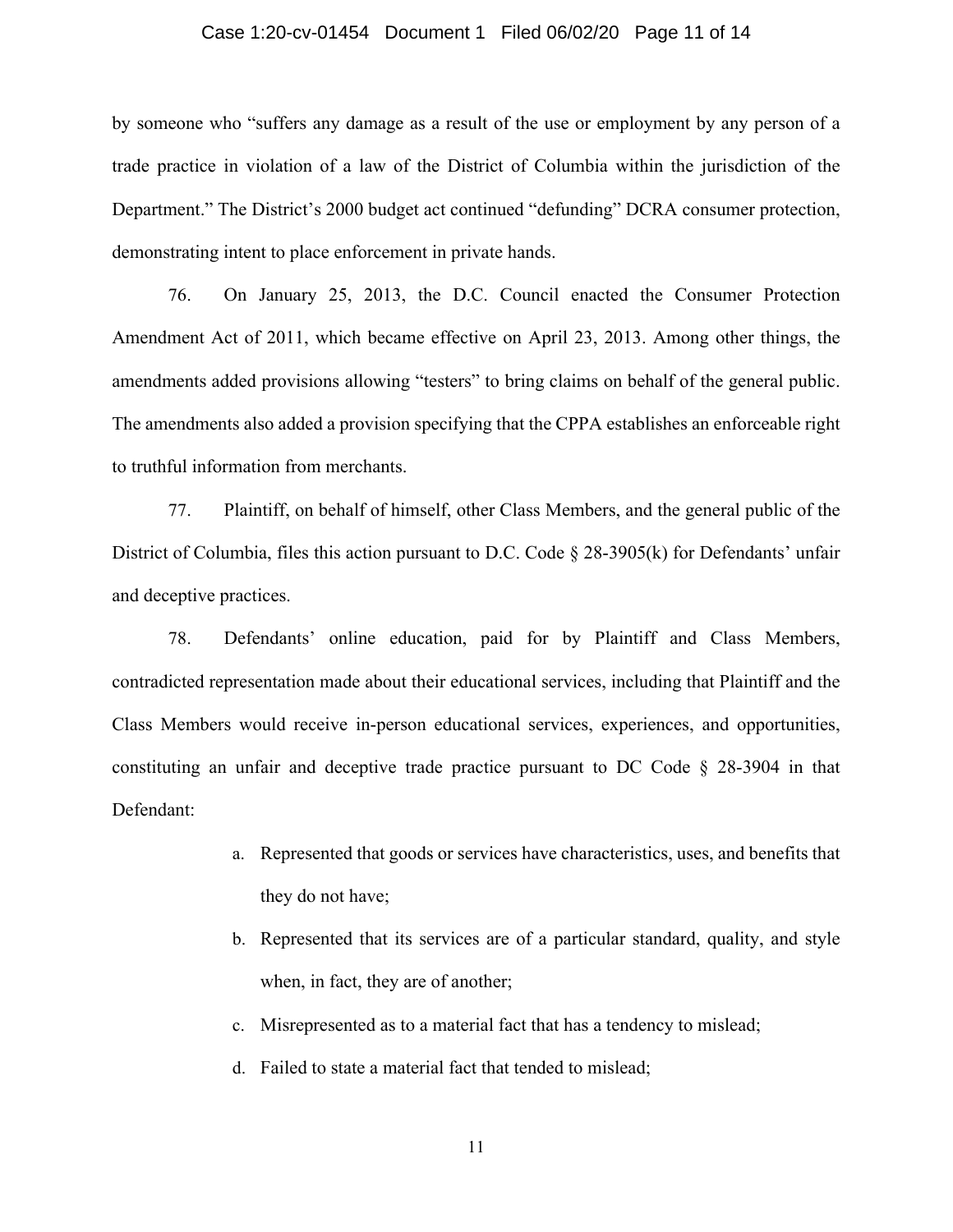- e. Used innuendo or ambiguity as to a material fact, which has a tendency to mislead;
- f. Made unconscionable terms or provisions of a sale as demonstrated by, among other factors, the gross disparity between the price of the services and the value of the services measured by the price at which similar services are readily obtainable in transactions by like buyers;
- g. Otherwise misleads.

79. The above material misrepresentations and omissions affect the general public's ability to comparison shop for higher education programs by materially misleading about the contents and quality of the educational services, experiences, and opportunities offered at American University.

80. Defendants' cancellation of in-person education and complete transition to onlineonly education, was in direct contradiction to the representations made in Defendants' marketing, advertisements, and other public representations. Defendants' misrepresentations and omissions regarding the availability of in-person educational services is an unfair and deceptive trade practice pursuant to D.C. Code § 28-3904.

81. Defendants' misrepresentations and omissions regarding the nature of their educational services constitute an unfair trade practice. This is so because Defendants' marketing (1) offends public policy, and (2) is immoral, unethical, oppressive, and unscrupulous.

82. Defendants' misrepresentations and omissions are also unfair in that they resulted in economic harm of a nature that could not have been reasonably avoided by consumers such as Plaintiff and Class Members.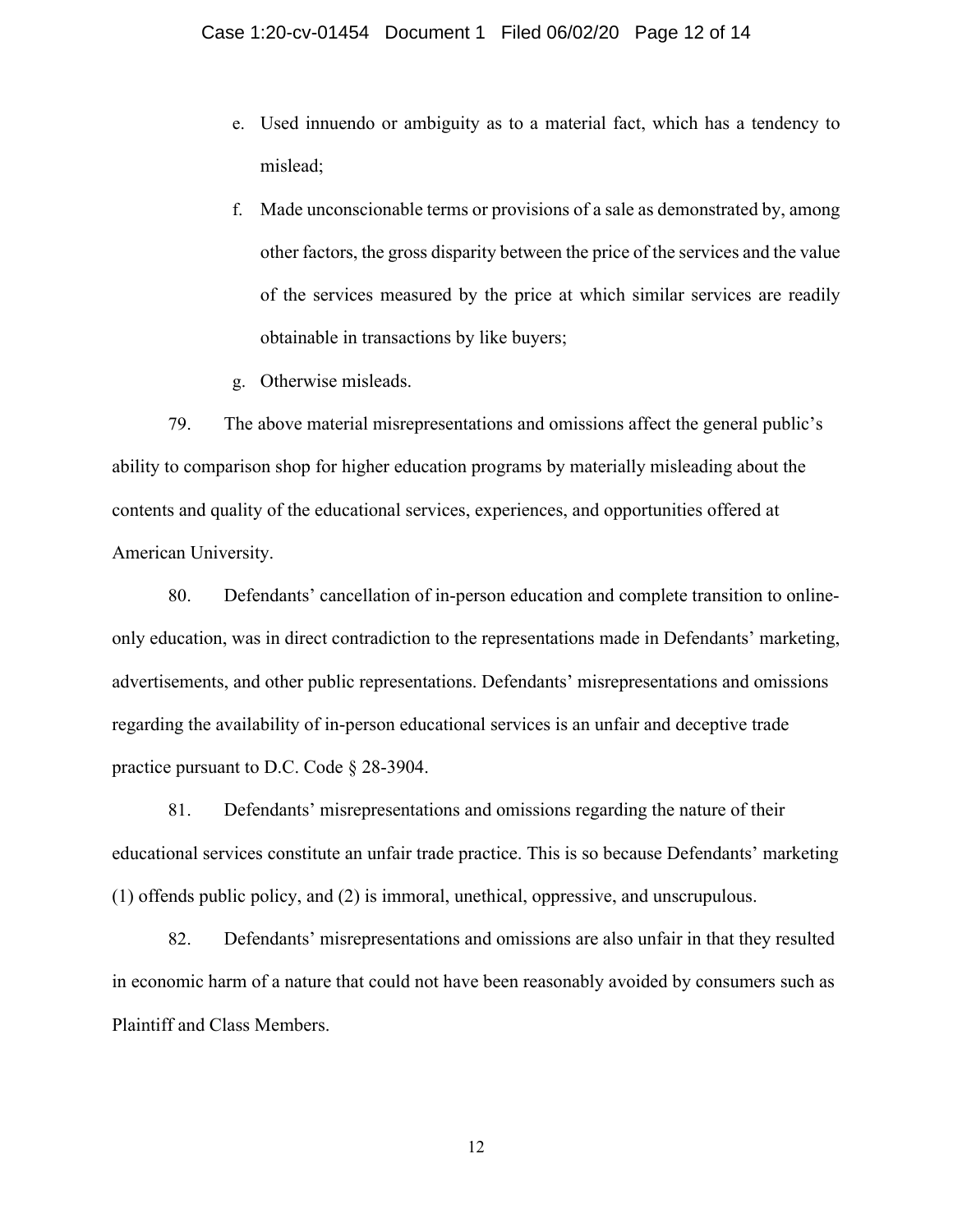## Case 1:20-cv-01454 Document 1 Filed 06/02/20 Page 13 of 14

83. As a result of these material misrepresentations, Plaintiff suffered financial loss in that he would not have paid the tuition and fees for the Spring 2020 Semester or would have paid a much lower amount in tuition.

84. D.C. Code § 28-3901(c) establishes an enforceable right to truthful information from merchants about consumer goods and services that are or would be purchased, leased, or received in the District of Columbia.

85. As a result of Defendants' unfair and deceptive trade practices detailed herein, Plaintiff and consumers in the District of Columbia were deprived of truthful information regarding American University's educational services, experiences, and opportunities offered.

86. Plaintiff and the Class Members seek actual damages, statutory damages, punitive damages, injunctive relief, and reasonable attorney's fees for himself and Class Members.

#### **DEMANDS FOR RELIEF**

87. Plaintiff demands a trial by jury on all issues.

**WHEREFORE,** Plaintiff, on behalf of himself and the Class, pray for judgment as follows:

- (a) Declaring this action to be a proper class action and certifying Plaintiff as the representative of the Class under FRCP 23;
- (b) Awarding monetary damages, including damages;
- (c) Awarding treble damages or statutory damages, whichever is greater for Plaintiff and the Class Members' CPPA claims;
- (d) Awarding punitive and treble damages;
- (e) Awarding Plaintiff and Class Members their costs and expenses incurred in this action, including a reasonable allowance of attorney's fees for Plaintiff's attorneys and experts, and reimbursement of Plaintiff's expenses;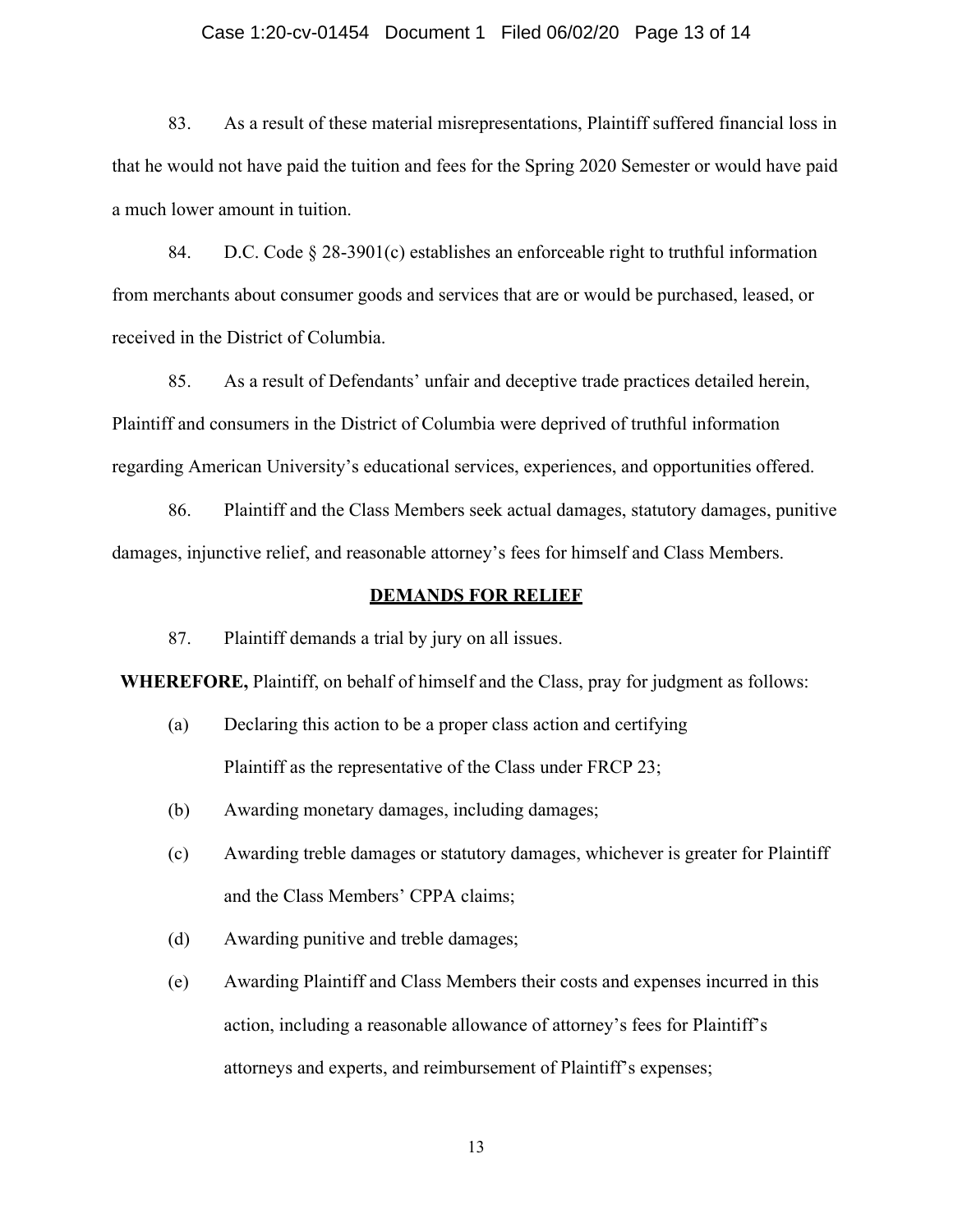- (f) Granting an injunction against Defendants to ensure they change their marketing practices to accurately reflect the nature of the educational services, experiences, and opportunities it provides; and
- (g) Granting such other and further relief as the Court may deem just and proper.

Dated: June 2, 2020 Respectfully submitted,

*/s/ Jason S. Rathod*

Jason S. Rathod, Esq. (Bar No. 1000882) Nicholas A. Migliaccio, Esq. (Bar No. 484366) **MIGLIACCIO & RATHOD LLP** 412 H Street NE, Suite 302 Washington, DC 20002 Telephone: (202) 470-3520 nmigliaccio@classlawdc.com jrathod@classlawdc.com

Jason P. Sultzer, Esq. Adam Gonnelli, Esq. Jeremy Francis, Esq. **THE SULTZER LAW GROUP, P.C.** 85 Civic Center Plaza, Suite 104 Poughkeepsie, New York 12601 Telephone: (854) 705-9460 sultzerj@thesultzerlawgroup.com

Jeffrey K. Brown, Esq. Michael A. Tompkins, Esq. Brett R. Cohen, Esq. **LEEDS BROWN LAW, P.C.** One Old Country Road, Suite 347 Carle Place, NY 11514 Telephone: (516) 873-9550 jbrownl@leedsbrownlaw.com mtompkins@leedsbrownlaw.com bcohen@leedsbrownlaw.com

*Counsel for Plaintiff and the Putative Class*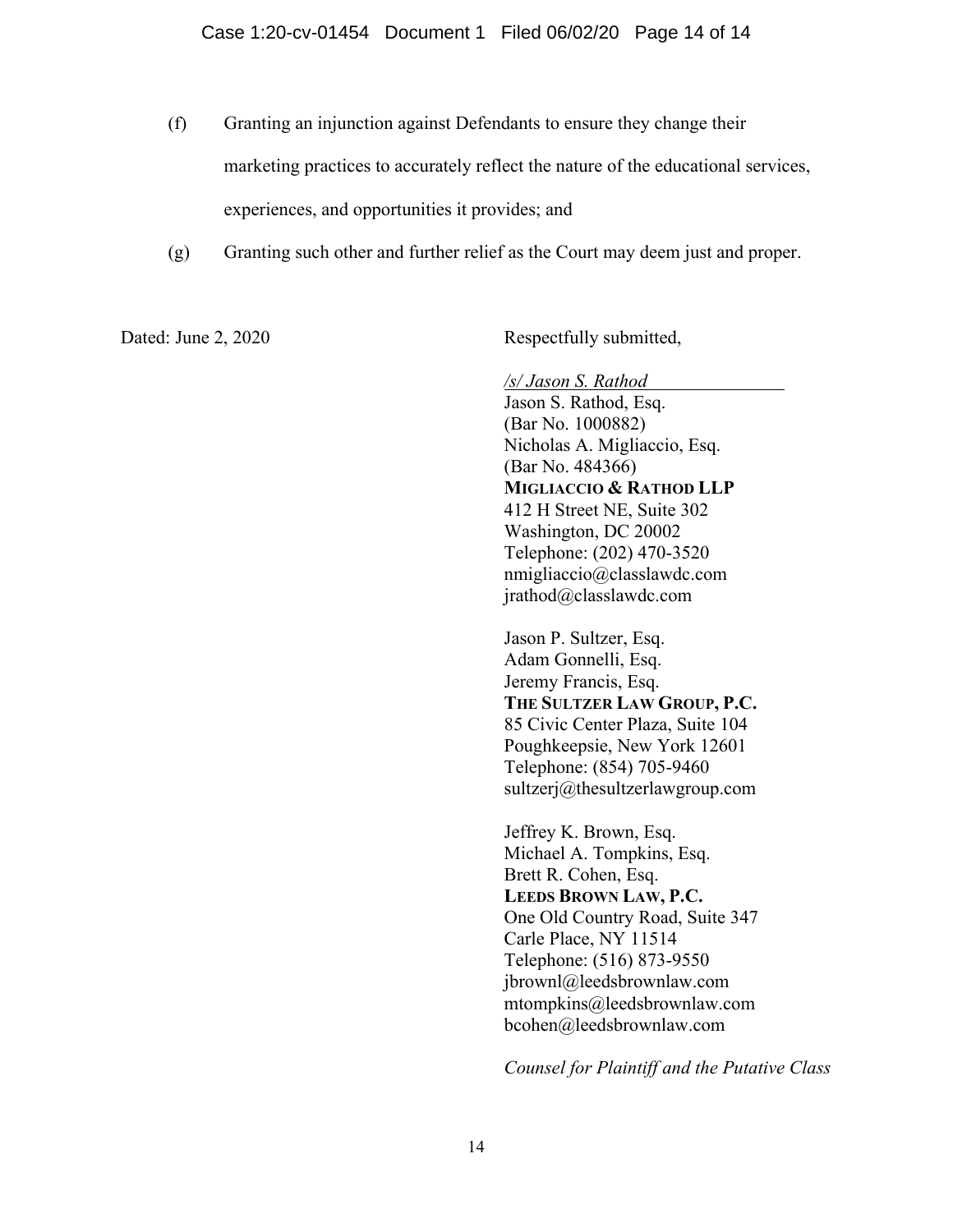## Case 1:20-cv-01454 Document 1-1 Filed 06/02/20 Page 1 of 2

**CIVIL COVER SHEET**

| JS-44 (Rev. 6/17 DC)                                                                                                                                                                                                                                                                                                                                                                                                                                                                                                                                                                                                                                                                                                                                                          |                                                                                                                                                                  |                                                                                   | <b>DEFENDANTS</b>                                                                                                                                                                                                                                                                                                                   |                                                                                                                                                                                                                                                                   |                                                                                                                                           |                                                                                                                                                                                                                                                                                                                                                                                                                                                                                                                                          |                         |              |  |
|-------------------------------------------------------------------------------------------------------------------------------------------------------------------------------------------------------------------------------------------------------------------------------------------------------------------------------------------------------------------------------------------------------------------------------------------------------------------------------------------------------------------------------------------------------------------------------------------------------------------------------------------------------------------------------------------------------------------------------------------------------------------------------|------------------------------------------------------------------------------------------------------------------------------------------------------------------|-----------------------------------------------------------------------------------|-------------------------------------------------------------------------------------------------------------------------------------------------------------------------------------------------------------------------------------------------------------------------------------------------------------------------------------|-------------------------------------------------------------------------------------------------------------------------------------------------------------------------------------------------------------------------------------------------------------------|-------------------------------------------------------------------------------------------------------------------------------------------|------------------------------------------------------------------------------------------------------------------------------------------------------------------------------------------------------------------------------------------------------------------------------------------------------------------------------------------------------------------------------------------------------------------------------------------------------------------------------------------------------------------------------------------|-------------------------|--------------|--|
| I. (a) PLAINTIFFS                                                                                                                                                                                                                                                                                                                                                                                                                                                                                                                                                                                                                                                                                                                                                             |                                                                                                                                                                  |                                                                                   |                                                                                                                                                                                                                                                                                                                                     |                                                                                                                                                                                                                                                                   |                                                                                                                                           |                                                                                                                                                                                                                                                                                                                                                                                                                                                                                                                                          |                         |              |  |
| MATTHEW RABINOWITZ, on behalf of himself and other<br>individuals similarly situated,                                                                                                                                                                                                                                                                                                                                                                                                                                                                                                                                                                                                                                                                                         |                                                                                                                                                                  |                                                                                   | individuals,                                                                                                                                                                                                                                                                                                                        |                                                                                                                                                                                                                                                                   |                                                                                                                                           | AMERICAN UNIVERSITY; and other affiliated entities and<br>4400 Massachusetts Avenue, NW, Washington, DC 20016                                                                                                                                                                                                                                                                                                                                                                                                                            |                         |              |  |
| (b) COUNTY OF RESIDENCE OF FIRST LISTED PLAINTIFF<br>(EXCEPT IN U.S. PLAINTIFF CASES)                                                                                                                                                                                                                                                                                                                                                                                                                                                                                                                                                                                                                                                                                         |                                                                                                                                                                  |                                                                                   | COUNTY OF RESIDENCE OF FIRST LISTED DEFENDANT<br>(IN U.S. PLAINTIFF CASES ONLY)<br>NOTE: IN LAND CONDEMNATION CASES, USE THE LOCATION OF THE TRACT OF LAND INVOLVED                                                                                                                                                                 |                                                                                                                                                                                                                                                                   |                                                                                                                                           |                                                                                                                                                                                                                                                                                                                                                                                                                                                                                                                                          |                         |              |  |
|                                                                                                                                                                                                                                                                                                                                                                                                                                                                                                                                                                                                                                                                                                                                                                               | (c) ATTORNEYS (FIRM NAME, ADDRESS, AND TELEPHONE NUMBER)                                                                                                         |                                                                                   | ATTORNEYS (IF KNOWN)                                                                                                                                                                                                                                                                                                                |                                                                                                                                                                                                                                                                   |                                                                                                                                           |                                                                                                                                                                                                                                                                                                                                                                                                                                                                                                                                          |                         |              |  |
| Jason S. Rathod and Nicholas A. Migliaccio<br>Migliaccio & Rathod LLP<br>412 H St. NE, Suite 302<br>Washington, D.C. 20002                                                                                                                                                                                                                                                                                                                                                                                                                                                                                                                                                                                                                                                    |                                                                                                                                                                  |                                                                                   |                                                                                                                                                                                                                                                                                                                                     |                                                                                                                                                                                                                                                                   |                                                                                                                                           |                                                                                                                                                                                                                                                                                                                                                                                                                                                                                                                                          |                         |              |  |
| <b>II. BASIS OF JURISDICTION</b><br>(PLACE AN x IN ONE BOX ONLY)                                                                                                                                                                                                                                                                                                                                                                                                                                                                                                                                                                                                                                                                                                              |                                                                                                                                                                  |                                                                                   |                                                                                                                                                                                                                                                                                                                                     |                                                                                                                                                                                                                                                                   | <b>III. CITIZENSHIP OF PRINCIPAL PARTIES (PLACE AN x IN ONE BOX FOR</b><br>PLAINTIFF AND ONE BOX FOR DEFENDANT) FOR DIVERSITY CASES ONLY! |                                                                                                                                                                                                                                                                                                                                                                                                                                                                                                                                          |                         |              |  |
| 1 U.S. Government<br>O<br>Plaintiff                                                                                                                                                                                                                                                                                                                                                                                                                                                                                                                                                                                                                                                                                                                                           | 3 Federal Question<br>(U.S. Government Not a Party)                                                                                                              | <b>PTF</b><br><b>DFT</b><br>$\bigcirc$ 1<br>$\bigcirc$ 1<br>Citizen of this State |                                                                                                                                                                                                                                                                                                                                     |                                                                                                                                                                                                                                                                   | Incorporated or Principal Place<br>of Business in This State                                                                              | PTF<br>$\bigcirc$ 4                                                                                                                                                                                                                                                                                                                                                                                                                                                                                                                      | <b>DFT</b><br>$\odot$ 4 |              |  |
| 2 U.S. Government<br>$\rm \odot$<br>Defendant                                                                                                                                                                                                                                                                                                                                                                                                                                                                                                                                                                                                                                                                                                                                 | 4 Diversity<br>(Indicate Citizenship of<br>Parties in item III)                                                                                                  | Citizen of Another State                                                          | $\odot$ 2                                                                                                                                                                                                                                                                                                                           | $\mathbf{O}$ 2                                                                                                                                                                                                                                                    |                                                                                                                                           | Incorporated and Principal Place<br>of Business in Another State                                                                                                                                                                                                                                                                                                                                                                                                                                                                         | $\bigcirc$ 5            | $\bigcirc$ 5 |  |
|                                                                                                                                                                                                                                                                                                                                                                                                                                                                                                                                                                                                                                                                                                                                                                               |                                                                                                                                                                  | Citizen or Subject of a<br>Foreign Country                                        | $\bigcirc$ 3                                                                                                                                                                                                                                                                                                                        | $\bigcirc$ 3                                                                                                                                                                                                                                                      | Foreign Nation                                                                                                                            |                                                                                                                                                                                                                                                                                                                                                                                                                                                                                                                                          | Q 6                     | $\bigcirc$ 6 |  |
|                                                                                                                                                                                                                                                                                                                                                                                                                                                                                                                                                                                                                                                                                                                                                                               | IV. CASE ASSIGNMENT AND NATURE OF SUIT<br>(Place an X in one category, A-N, that best represents your Cause of Action and one in a corresponding Nature of Suit) |                                                                                   |                                                                                                                                                                                                                                                                                                                                     |                                                                                                                                                                                                                                                                   |                                                                                                                                           |                                                                                                                                                                                                                                                                                                                                                                                                                                                                                                                                          |                         |              |  |
| A. Antitrust<br>O                                                                                                                                                                                                                                                                                                                                                                                                                                                                                                                                                                                                                                                                                                                                                             | <b>B.</b> Personal Injury/<br><b>Malpractice</b>                                                                                                                 | O                                                                                 | C. Administrative Agency<br>Review                                                                                                                                                                                                                                                                                                  |                                                                                                                                                                                                                                                                   |                                                                                                                                           | <b>O</b> D. Temporary Restraining<br>Order/Preliminary                                                                                                                                                                                                                                                                                                                                                                                                                                                                                   |                         |              |  |
| 410 Antitrust<br>310 Airplane<br>315 Airplane Product Liability<br>320 Assault, Libel & Slander<br>330 Federal Employers Liability<br>340 Marine<br><b>345 Marine Product Liability</b><br>350 Motor Vehicle<br>355 Motor Vehicle Product Liability<br>360 Other Personal Injury<br><b>362 Medical Malpractice</b><br><b>365 Product Liability</b><br>367 Health Care/Pharmaceutical<br><b>Personal Injury Product Liability</b><br><b>368 Asbestos Product Liability</b>                                                                                                                                                                                                                                                                                                     |                                                                                                                                                                  |                                                                                   | 151 Medicare Act<br><b>Social Security</b><br>861 HIA (1395ff)<br>862 Black Lung (923)<br>863 DIWC/DIWW (405(g))<br>864 SSID Title XVI<br>865 RSI (405(g))<br><b>Other Statutes</b><br>891 Agricultural Acts<br><b>893 Environmental Matters</b><br>890 Other Statutory Actions (If<br><b>Administrative Agency is</b><br>Involved) |                                                                                                                                                                                                                                                                   |                                                                                                                                           | <b>Injunction</b><br>Any nature of suit from any category<br>may be selected for this category of<br>case assignment.<br>*(If Antitrust, then A governs)*                                                                                                                                                                                                                                                                                                                                                                                |                         |              |  |
| E. General Civil (Other)<br>⊙                                                                                                                                                                                                                                                                                                                                                                                                                                                                                                                                                                                                                                                                                                                                                 | <b>OR</b>                                                                                                                                                        |                                                                                   | <b>O</b> F. Pro Se General Civil                                                                                                                                                                                                                                                                                                    |                                                                                                                                                                                                                                                                   |                                                                                                                                           |                                                                                                                                                                                                                                                                                                                                                                                                                                                                                                                                          |                         |              |  |
| <b>Real Property</b><br><b>Bankruptcy</b><br><b>210 Land Condemnation</b><br>422 Appeal 27 USC 158<br>220 Foreclosure<br>423 Withdrawal 28 USC 157<br>230 Rent, Lease & Ejectment<br><b>Prisoner Petitions</b><br>240 Torts to Land<br>535 Death Penalty<br><b>245 Tort Product Liability</b><br>540 Mandamus & Other<br>290 All Other Real Property<br>550 Civil Rights<br><b>555 Prison Conditions</b><br><b>Personal Property</b><br>370 Other Fraud<br>560 Civil Detainee - Conditions<br>371 Truth in Lending<br>of Confinement<br>380 Other Personal Property<br><b>Property Rights</b><br><b>Damage</b><br>820 Copyrights<br>385 Property Damage<br>830 Patent<br><b>Product Liability</b><br>835 Patent - Abbreviated New<br><b>Drug Application</b><br>840 Trademark |                                                                                                                                                                  |                                                                                   | <b>Federal Tax Suits</b><br>7609<br><b>Forfeiture/Penalty</b><br>690 Other<br><b>Other Statutes</b><br>3729(a)<br><b>460 Deportation</b>                                                                                                                                                                                            | 870 Taxes (US plaintiff or<br>defendant)<br>871 IRS-Third Party 26 USC<br>625 Drug Related Seizure of<br>Property 21 USC 881<br>375 False Claims Act<br>376 Qui Tam (31 USC<br>400 State Reapportionment<br>430 Banks & Banking<br>450 Commerce/ICC<br>Rates/etc. |                                                                                                                                           | <b>462 Naturalization</b><br><b>Application</b><br><b>465 Other Immigration</b><br><b>Actions</b><br>470 Racketeer Influenced<br>& Corrupt Organization<br><b>480 Consumer Credit</b><br>490 Cable/Satellite TV<br>850 Securities/Commodities/<br><b>Exchange</b><br>896 Arbitration<br>899 Administrative Procedure<br><b>Act/Review or Appeal of</b><br><b>Agency Decision</b><br>950 Constitutionality of State<br><b>Statutes</b><br><b>X</b> 890 Other Statutory Actions<br>(if not administrative agency<br>review or Privacy Act) |                         |              |  |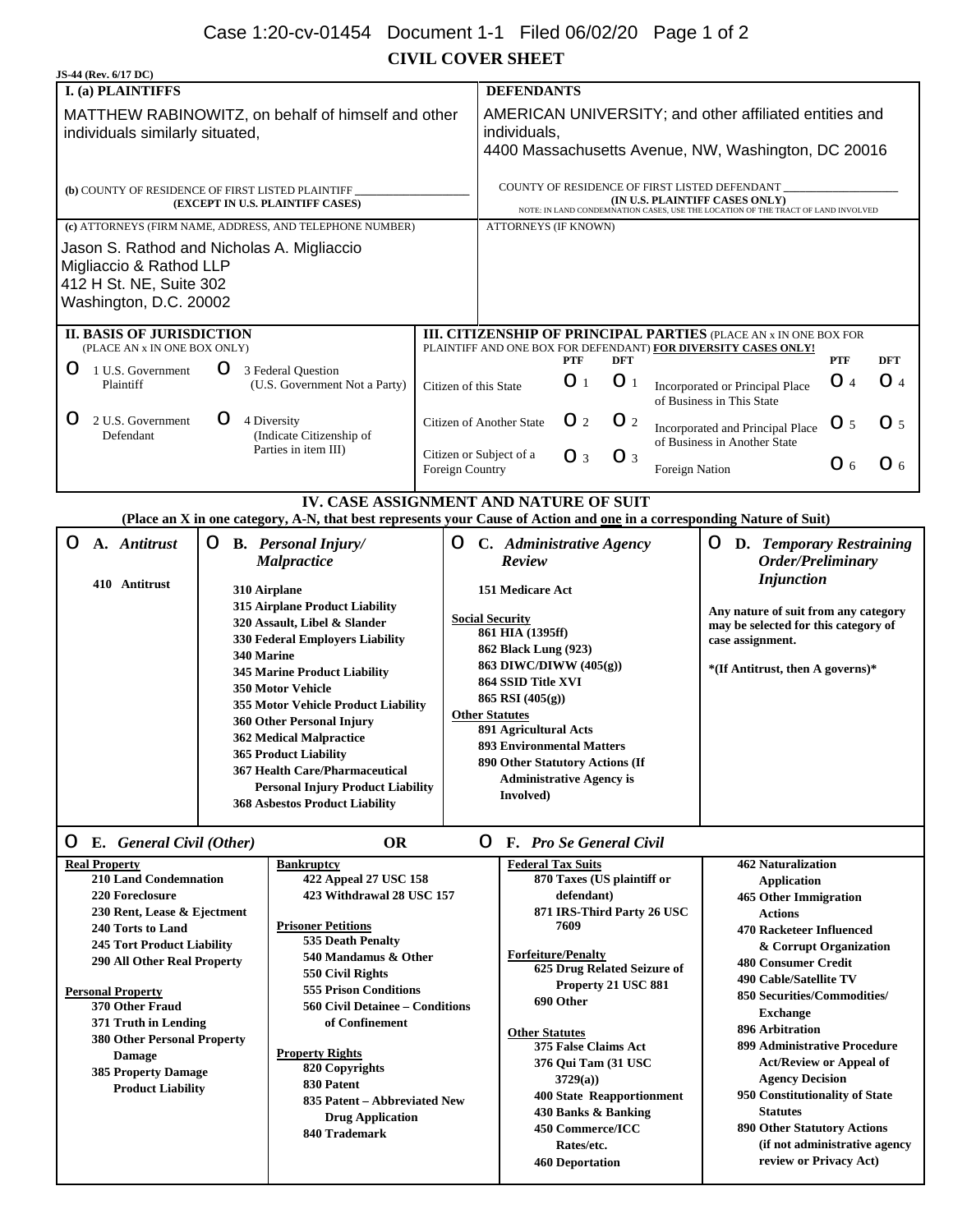Case 1:20-cv-01454 Document 1-1 Filed 06/02/20 Page 2 of 2

| G. Habeas Corpus/<br>2255                                                                                                                                                                                                                                                                                                                                        | $\circ$<br>H. Employment<br><b>Discrimination</b>                                                                                                                                                                                                                                  | $\bigcirc$ I. FOIA/Privacy Act                                                                                                                                                                                                                                                                                                                                | <b>J.</b> Student Loan<br>O                                                             |  |  |  |
|------------------------------------------------------------------------------------------------------------------------------------------------------------------------------------------------------------------------------------------------------------------------------------------------------------------------------------------------------------------|------------------------------------------------------------------------------------------------------------------------------------------------------------------------------------------------------------------------------------------------------------------------------------|---------------------------------------------------------------------------------------------------------------------------------------------------------------------------------------------------------------------------------------------------------------------------------------------------------------------------------------------------------------|-----------------------------------------------------------------------------------------|--|--|--|
| 530 Habeas Corpus - General<br><b>510 Motion/Vacate Sentence</b><br>463 Habeas Corpus - Alien<br><b>Detainee</b>                                                                                                                                                                                                                                                 | 442 Civil Rights - Employment<br>(criteria: race, gender/sex,<br>national origin,<br>discrimination, disability, age,<br>religion, retaliation)                                                                                                                                    | 895 Freedom of Information Act<br><b>890 Other Statutory Actions</b><br>(if Privacy Act)                                                                                                                                                                                                                                                                      | <b>152 Recovery of Defaulted</b><br><b>Student Loan</b><br>(excluding veterans)         |  |  |  |
|                                                                                                                                                                                                                                                                                                                                                                  | *(If pro se, select this deck)*                                                                                                                                                                                                                                                    | *(If pro se, select this deck)*                                                                                                                                                                                                                                                                                                                               |                                                                                         |  |  |  |
| K. Labor/ERISA<br>O<br>(non-employment)<br>710 Fair Labor Standards Act<br>720 Labor/Mgmt. Relations<br>740 Labor Railway Act<br><b>751 Family and Medical</b><br><b>Leave Act</b><br>790 Other Labor Litigation<br>791 Empl. Ret. Inc. Security Act                                                                                                             | $\bigcirc$ L. Other Civil Rights<br>(non-employment)<br>441 Voting (if not Voting Rights<br>Act)<br>443 Housing/Accommodations<br>440 Other Civil Rights<br>445 Americans w/Disabilities -<br><b>Employment</b><br>446 Americans w/Disabilities -<br>Other<br><b>448 Education</b> | O<br>M. Contract<br>110 Insurance<br>120 Marine<br>130 Miller Act<br><b>140 Negotiable Instrument</b><br>150 Recovery of Overpayment<br>& Enforcement of<br>Judgment<br>153 Recovery of Overpayment<br>of Veteran's Benefits<br><b>160 Stockholder's Suits</b><br><b>190 Other Contracts</b><br><b>195 Contract Product Liability</b><br><b>196 Franchise</b> | <b>O</b> N. Three-Judge<br>Court<br>441 Civil Rights - Voting<br>(if Voting Rights Act) |  |  |  |
| <b>V. ORIGIN</b>                                                                                                                                                                                                                                                                                                                                                 |                                                                                                                                                                                                                                                                                    |                                                                                                                                                                                                                                                                                                                                                               |                                                                                         |  |  |  |
| 1 Original<br>◯ 6 Multi-district ◯ 7 Appeal to<br>◯ 8 Multi-district<br>◯ 2 Removed<br>◯ 3 Remanded<br>◯ 4 Reinstated<br>◯ 5 Transferred<br>Proceeding<br>from Appellate<br>from another<br><b>District Judge</b><br>from State<br>or Reopened<br>Litigation<br>Litigation -<br><b>Direct File</b><br>Court<br>Court<br>district (specify)<br>from Mag.<br>Judge |                                                                                                                                                                                                                                                                                    |                                                                                                                                                                                                                                                                                                                                                               |                                                                                         |  |  |  |
| VI. CAUSE OF ACTION (CITE THE U.S. CIVIL STATUTE UNDER WHICH YOU ARE FILING AND WRITE A BRIEF STATEMENT OF CAUSE.)<br>Claims arise from Defendant's unfair and deceptive practices in not providing paid services to Plaintiff and putative class.                                                                                                               |                                                                                                                                                                                                                                                                                    |                                                                                                                                                                                                                                                                                                                                                               |                                                                                         |  |  |  |
| VII. REQUESTED IN<br><b>COMPLAINT</b>                                                                                                                                                                                                                                                                                                                            | CHECK IF THIS IS A CLASS<br><b>ACTION UNDER F.R.C.P. 23</b>                                                                                                                                                                                                                        | <b>DEMAND \$ Exceeds threshold</b><br>YES X<br><b>JURY DEMAND:</b>                                                                                                                                                                                                                                                                                            | Check YES only if demanded in complaint<br>NO                                           |  |  |  |
| VIII. RELATED CASE(S)<br><b>IF ANY</b>                                                                                                                                                                                                                                                                                                                           | (See instruction)<br><b>YES</b>                                                                                                                                                                                                                                                    | $NO$ $X$                                                                                                                                                                                                                                                                                                                                                      | If yes, please complete related case form                                               |  |  |  |
| 6/2/2020<br>DATE:                                                                                                                                                                                                                                                                                                                                                | <b>SIGNATURE OF ATTORNEY OF RECORD_</b>                                                                                                                                                                                                                                            | /s/ Jason S. Rathod                                                                                                                                                                                                                                                                                                                                           |                                                                                         |  |  |  |

#### **INSTRUCTIONS FOR COMPLETING CIVIL COVER SHEET JS-44 Authority for Civil Cover Sheet**

The JS-44 civil cover sheet and the information contained herein neither replaces nor supplements the filings and services of pleadings or other papers as required by law, except as provided by local rules of court. This form, approved by the Judicial Conference of the United States in September 1974, is required for the use of the Clerk of Court for the purpose of initiating the civil docket sheet. Consequently, a civil cover sheet is submitted to the Clerk of Court for each civil complaint filed. Listed below are tips for completing the civil cover sheet. These tips coincide with the Roman Numerals on the cover sheet.

- **I.** COUNTY OF RESIDENCE OF FIRST LISTED PLAINTIFF/DEFENDANT (b) County of residence: Use 11001 to indicate plaintiff if resident of Washington, DC, 88888 if plaintiff is resident of United States but not Washington, DC, and 99999 if plaintiff is outside the United States.
- **III.** CITIZENSHIP OF PRINCIPAL PARTIES: This section is completed only if diversity of citizenship was selected as the Basis of Jurisdiction under Section II.
- **IV.** CASE ASSIGNMENT AND NATURE OF SUIT: The assignment of a judge to your case will depend on the category you select that best represents the primary cause of action found in your complaint. You may select only one category. You must also select one corresponding nature of suit found under the category of the case.
- **VI.** CAUSE OF ACTION: Cite the U.S. Civil Statute under which you are filing and write a brief statement of the primary cause.
- **VIII.** RELATED CASE(S), IF ANY: If you indicated that there is a related case, you must complete a related case form, which may be obtained from the Clerk's Office.

Because of the need for accurate and complete information, you should ensure the accuracy of the information provided prior to signing the form.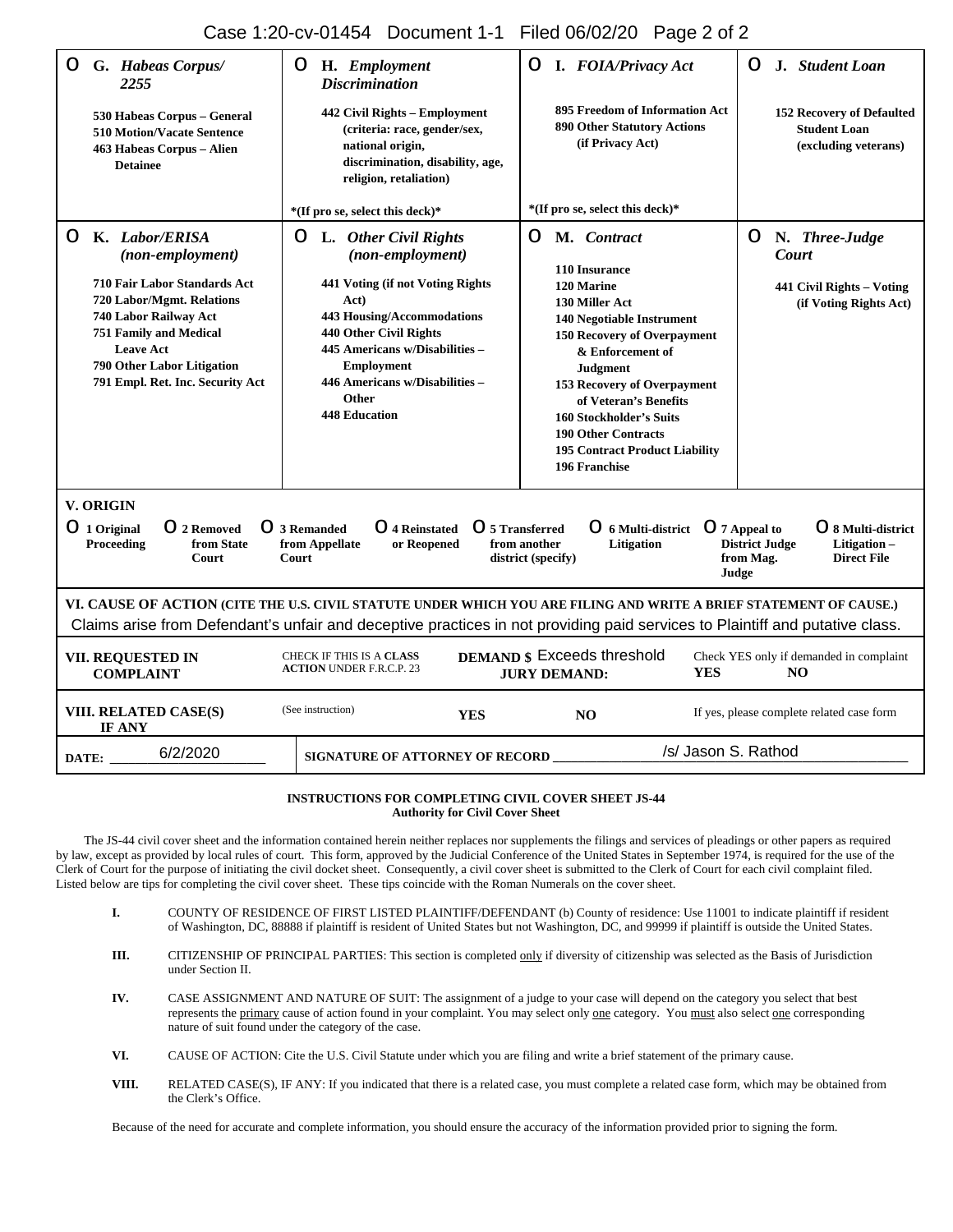AO 440 (Rev. 06/12; DC 3/15) Summons in a Civil Action

# UNITED STATES DISTRICT COURT

for the

District of Columbia

) ) ) ) ) ) ) ) ) ) ) )

MATTHEW RABINOWITZ, on behalf of himself and other individuals similarly situated,

*Plaintiff(s)*

v. Civil Action No.

AMERICAN UNIVERSITY; and other affiliated entities and individuals

*Defendant(s)*

## **SUMMONS IN A CIVIL ACTION**

To: *(Defendant's name and address)* American University 4400 Massachusetts Avenue, NW, Washington, D.C. 20016

A lawsuit has been filed against you.

Within 21 days after service of this summons on you (not counting the day you received it) — or 60 days if you are the United States or a United States agency, or an officer or employee of the United States described in Fed. R. Civ. P. 12 (a)(2) or (3) — you must serve on the plaintiff an answer to the attached complaint or a motion under Rule 12 of the Federal Rules of Civil Procedure. The answer or motion must be served on the plaintiff or plaintiff's attorney, whose name and address are: Jason S. Rathod and Nicholas A. Migliaccio

Migliaccio & Rathod LLP 412 H St. NE, Ste. 302, Washington, D.C. 20002

If you fail to respond, judgment by default will be entered against you for the relief demanded in the complaint. You also must file your answer or motion with the court.

*ANGELA D. CAESAR, CLERK OF COURT*

Date:

*Signature of Clerk or Deputy Clerk*